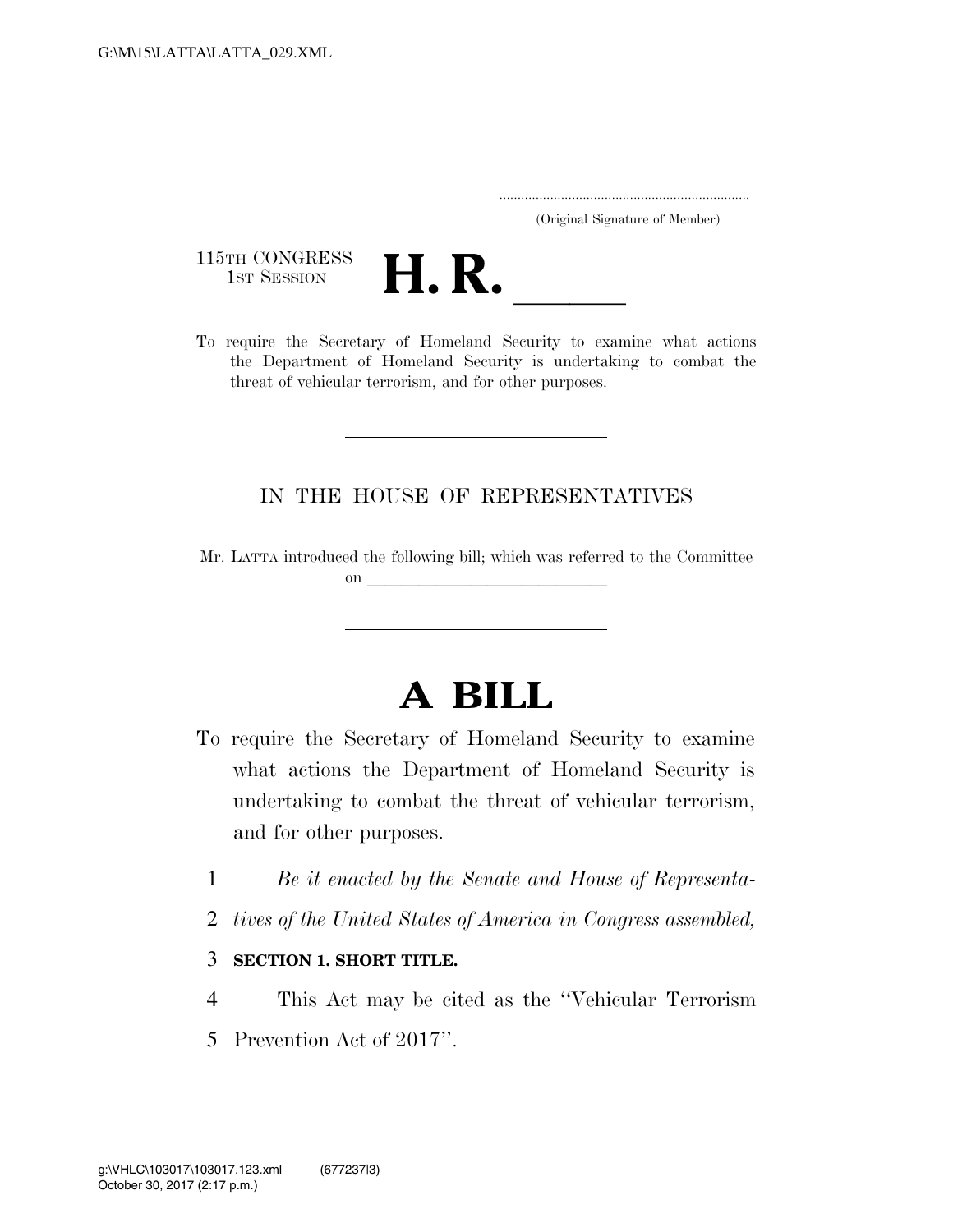## **SEC. 2. REPORT ON VEHICULAR TERRORISM.**

 (a) IN GENERAL.—Not later than six months after the date of the enactment of this Act, the Secretary of Homeland Security shall—

 (1) examine what actions the Department of Homeland Security is undertaking to combat the threat of vehicular terrorism; and

 (2) submit to the Committee on Homeland Se- curity of the House of Representatives and the Com- mittee on Homeland Security and Governmental Af- fairs of the Senate a report that contains informa- tion relating to the findings and recommendations resulting from such examination.

 (b) CONTENTS.—The report required under sub-section (a) should outline the following:

 (1) An examination of the current threat level for vehicular terrorism.

 (2) An examination of what the Department of Homeland Security is currently doing to guard against vehicular terrorism.

 (3) An examination of how the threat of vehic-ular terrorism may be mitigated.

 (4) An examination of the extent to which the Department of Homeland Security is doing any out- reach or training with private sector partners in re-sponse to these threats of vehicular terrorism.